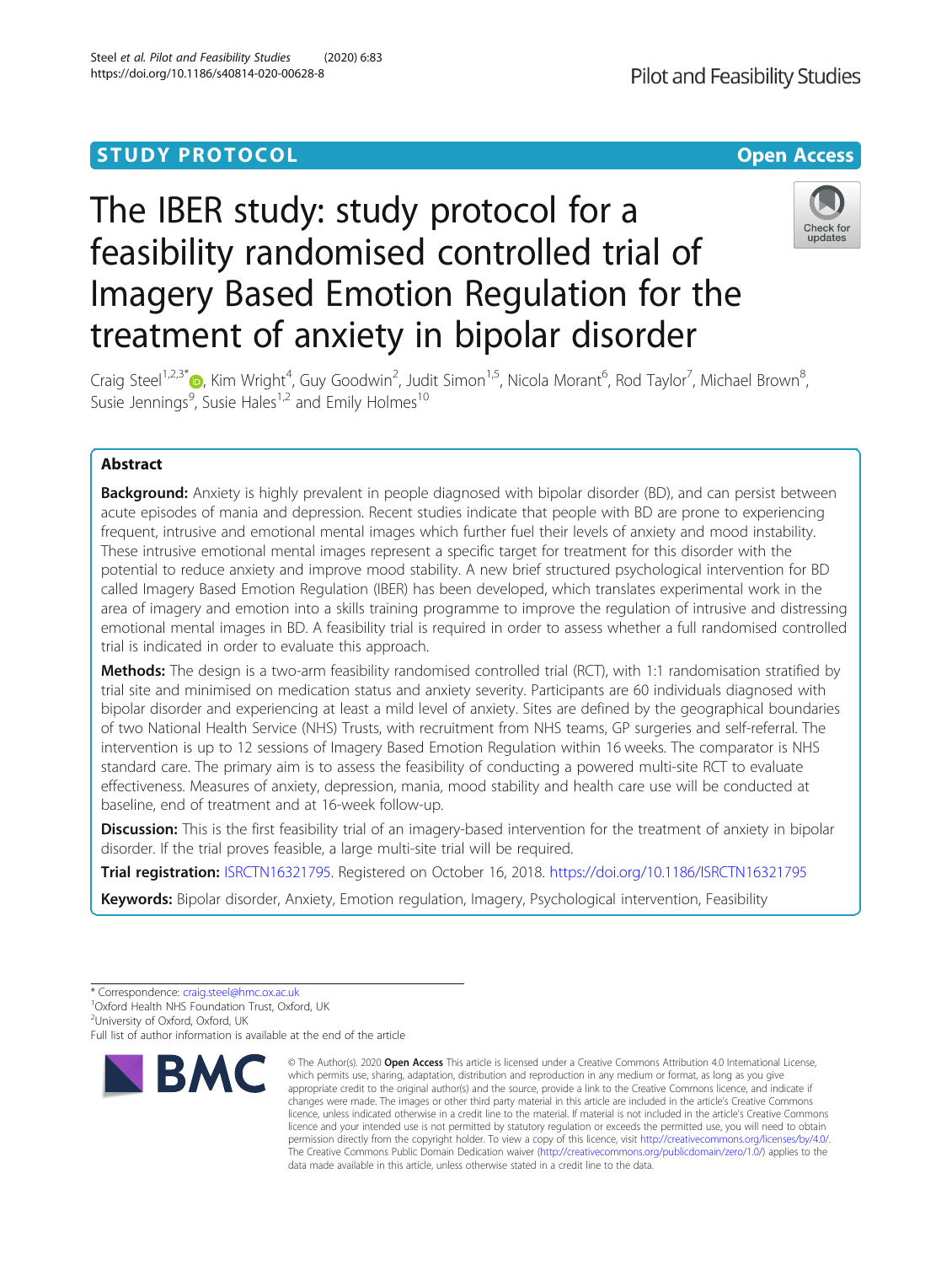# Background

Bipolar disorder (BD) has the highest rate of suicide of all psychiatric disorders, with up to 50% attempting suicide at least once [[1\]](#page-8-0). It is highly recurrent and projected to cost the UK economy £8.2 billion per annum by 2026 [[2\]](#page-8-0). Most treatments (psychosocial and pharmacological) for BD target the important outcomes of depression and relapse rates. However, current National Institute for Health and Clinical Excellent (NICE) guidelines [\[3](#page-8-0)] state that the evidence base of psychosocial interventions for BD is mainly of low quality. Trials have produced mixed results and due to the lack of a strong evidence base, NICE currently suggest a range of options derived from the outcomes of low to moderate quality trials. These include group interventions, psychoeducation, familyfocused therapy, cognitive behavioural therapy (CBT), interpersonal and social rhythm therapy and integrated cognitive and interpersonal therapy. There is, therefore, a clear need to develop innovative interventions which directly target the mechanisms underlying mood instability.

Anxiety is highly prevalent in BD, and can persist between acute episodes of mania and depression [\[4](#page-8-0)–[6](#page-8-0)]. Anxiety within BD is associated with increased levels of suicide, relapse, higher levels of mood fluctuation and a hampered treatment response to mood stabilisers such as lithium [\[7](#page-8-0)–[9](#page-8-0)]. Recent studies indicate that people with BD are particularly vulnerable to experiencing frequent, intrusive and emotional mental images [\[6,](#page-8-0) [10\]](#page-8-0) which fuel anxiety and mood instability. These images are somewhat similar to the intrusive mental 'flashbacks' associated with posttraumatic stress disorder (PTSD). However, intrusive mental images in BD are typically associated with imagined, emotionally intense, future events or 'flashforwards' e.g. an image of attempting suicide (fueling anxiety), or of winning a Nobel prize (fueling elation). Neuroimaging studies indicate that imagining an event provokes a similar response within the visual cortex to experiencing the event 'for real'. This is likely to explain findings that image-based thought (e.g. imagining jumping off a building) induces a stronger emotional reaction than verbal–based thought (e.g. thinking purely in words about the idea of jumping off a building) [[11\]](#page-8-0). Patients with BD report experiencing these mental images as 'lifelike', hard to ignore and difficult to control when compared to people diagnosed with other mental health problems [\[5](#page-8-0), [6](#page-8-0), [10](#page-8-0), [12](#page-8-0)]. The intrusive emotional mental images which are highly prevalent in BD therefore represent a specific target for treatment for this disorder with the potential to reduce anxiety and improve mood stability [[6](#page-8-0), [13\]](#page-8-0). Further, the recent treatment guidelines for BD from the British Association of Psychopharmacology [[14\]](#page-8-0) warn of the potential adverse effects of selective serotonin reuptake inhibitors in BD and state that 'Psychological treatments potentially offer adjunctive approaches for addressing anxiety in bipolar disorder where anxiety-specific medication is counterindicated and/or in line with a patient's preference' (pg.537).

The most widely adopted form of psychological therapy within the NHS is CBT. Whilst effective for a number of disorders [\[15](#page-8-0)], at best CBT has produced low to moderate effects in trials targeting depression and relapse prevention in BD [\[16](#page-8-0), [17](#page-8-0)]. CBT requires patients to engage in a logical verbal discussion about their emotions. Therefore, it may be that the processes adopted within CBT are not best suited to tackling emotional images within BD. Given the proposal that emotional images underlie the anxiety present in BD, it is of note that that the only study of CBT for anxiety in this group did not produce positive results [[18\]](#page-8-0). There is, therefore, a need to develop a psychological intervention for BD which is distinct from traditional CBT and which improves outcomes for those diagnosed with this disabling condition.

Research in the field is also limited due to an overreliance on the assessment of mood at a single timepoint. This method fails to capture the inherent mood instability in BD. The current trial adopts an innovative, yet simple, measure of mood stability to capture this outcome. The use of single mood ratings collected every day over a 28-day period has been shown to be feasible (over 95% of data captured in our case series [[19\]](#page-8-0)).

We have developed a new brief structured psychological intervention for BD called Imagery Based Emotion Regulation (IBER). The treatment translates our experimental work in the area of imagery and emotion into a skills training programme to improve the regulation of intrusive and distressing emotional mental images in BD. IBER also contains a positive imagery module suitable for the small minority of BD patients who may not report anxiety-related mental images [\[6](#page-8-0), [10\]](#page-8-0). It is proposed that the intervention can be delivered by mental health professionals who have received training in psychological therapies.

An early version of our intervention was adapted after input from service-users, and an improved version was then evaluated within a recently published case series [[19\]](#page-8-0). Results from 14 participants indicated a Cohen's d pre-post effect size for anxiety of 1.89 along with reduced levels of depression, improved mood stability and a high level of engagement with treatment. The specific targeting of one mechanism provides a focused intervention, which requires fewer sessions than other current psychological treatments. The potential to reduce anxiety, mood instability and relapse rates within this group is of clear health benefit to patients and has potential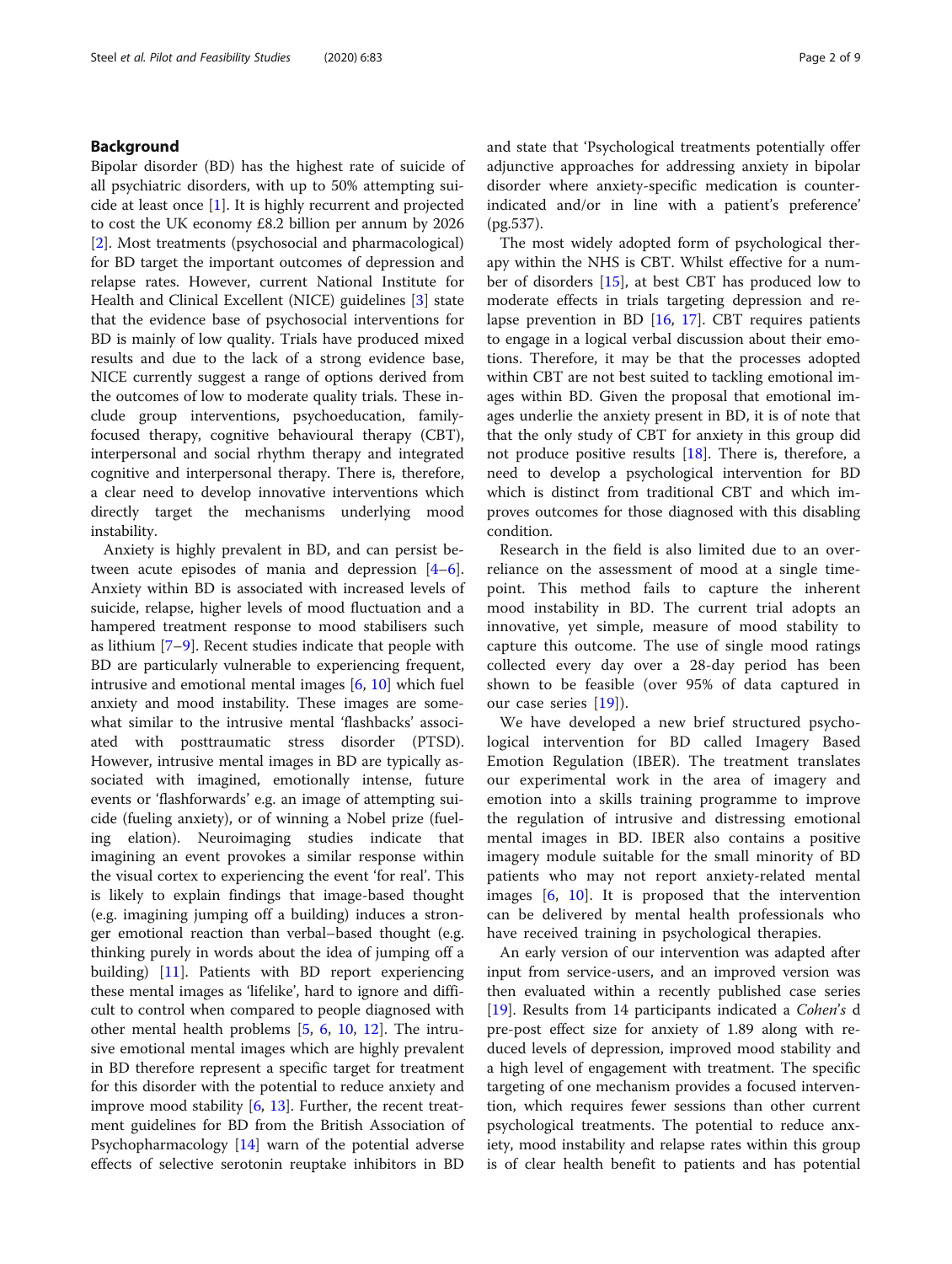economic benefit to the NHS. A feasibility study is required to determine whether a full trial is indicated.

# Aim and objectives

The overall aim is to assess the feasibility and acceptability of a future definitive trial to evaluate the clinical and cost-effectiveness of IBER for reducing anxiety within adults with BD. The objectives are as follows:

- 1. To inform the recruitment and timeline of a full trial, by establishing the number of participants identified, approached, consented and randomised within a fixed period along with the participant retention rates for follow-up assessment and completion of intervention
- 2. To inform the sample size estimation of a future trial
- 3. To refine trial procedures by establishing the acceptability of the trial process to participants including randomisation and participant-perceived relevance and burden of the outcome measures
- 4. To further assess the acceptability of the treatment and, based on input from trial participants and clinicians, to further refine and develop the treatment manual and the procedures for training, supervising and assessing the competence of trial therapists

# Method

# **Design**

A feasibility study with a two-arm randomised parallel controlled trial design: 60 participants will be allocated to standard care (SC) or Imagery Based Emotion Regulation programme plus standard care (IBER + SC).

Patients will be randomised on a 1:1 ratio with stratification by trial site and minimised on medication status (i.e. prescribed mood stabilisers) and anxiety severity (severe anxiety being a score above 14 on a measure on the Generalised Anxiety Disorder Assessment (GAD-7 [\[20](#page-8-0)])) to the control or intervention arm. Web-based randomisation will be carried out independently, by the Thames Valley Clinical Trials Unit (TVCTU), using randomised permuted blocks.

Assessments will be conducted at 0 (baseline, prior to randomisation), 4 (end of treatment) and 8 months (follow-up) post-randomisation through self-report questionnaires, which will be completed via an online questionnaire system or through paper questionnaires which are posted back to the research assistant or collected in person. Research assistants will be blind to group allocation.

The CONSORT (Consolidated Standards of Reporting Trials; [http://www.consort-statement.org/\)](http://www.consort-statement.org/) extension to randomised pilot and feasibility trials statement will be followed in reporting the trial [\[21](#page-8-0)]. Information on the protocol is detailed in the SPIRIT (Standard Protocol Items: Recommendations for Interventional Trials) figure (see Table [1](#page-3-0) and the Checklist in the Additional file [1\)](#page-7-0).

# Setting

The setting will be secondary NHS community and inpatient services, primary care and self-referral within the geographical boundaries of two NHS Trusts: Berkshire Healthcare NHS Foundation Trust and Devon Partnership Foundation Trust.

# **Participants**

Participants will be 60 individuals with bipolar disorder.

# Inclusion criteria

- 1. DSM-5 diagnosis of bipolar disorder (I, II or otherwise specified) assessed using the Structured Clinical Interview for DSM-5 (SCID) [\[22](#page-8-0)].
- 2. Aged 18 or above
- 3. Score 5 or above on the GAD-7 [[20](#page-8-0)]
- 4. Sufficient understanding of English in order to be able to engage in the study
- 5. To have completed all baseline assessments, and at least 23 out of the 28 daily mood monitoring measurements conducted at baseline (see below)

# Exclusion criteria

- 1. Currently within an episode of mania or depression
- 2. Unable to provide informed consent
- 3. Acute suicide risk
- 4. DSM-5 diagnosis of substance use or alcohol use disorder, moderate or severe, assessed using the SCID [\[22\]](#page-8-0)
- 5. A change in medication within 3 months prior to randomisation
- 6. Currently engaged in a psychological intervention

# Trial flowchart

Figure [1](#page-4-0) illustrates the trial flowchart.

# Interventions

# Intervention: Imagery Based Emotion Regulation (IBER)

IBER is a structured intervention delivered via 12 1-h individual sessions to be completed within 4 months. IBER involves training individuals to be able to modify and regulate their emotional reactions to intrusive mental images, and is comprised three stages: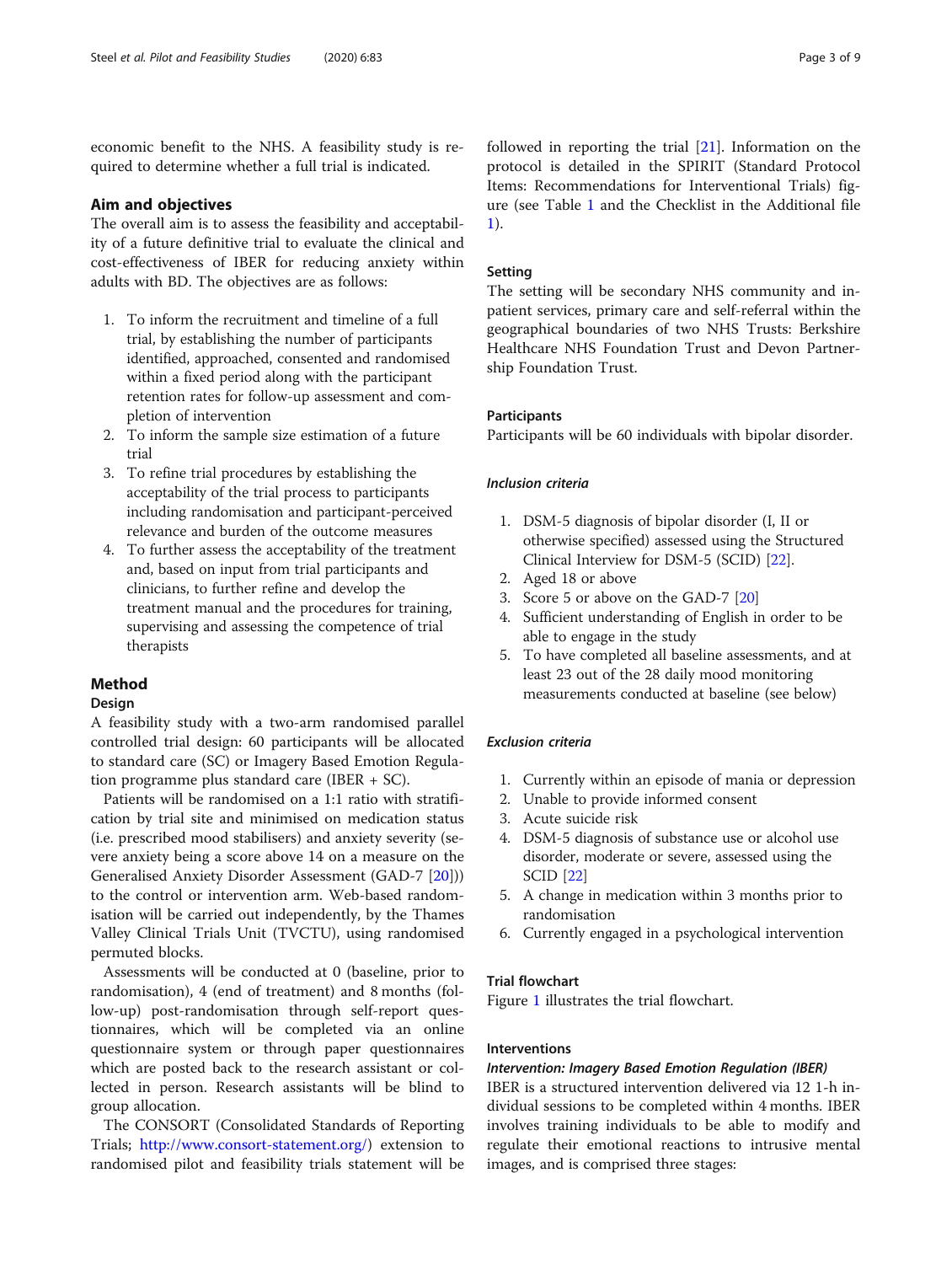|                                                            | Enrolment | Baseline | Allocation | Post-intervention | 16-week follow-up |
|------------------------------------------------------------|-----------|----------|------------|-------------------|-------------------|
| Timepoint**                                                |           | t1       |            | t2                | t3                |
| Enrolment                                                  |           |          |            |                   |                   |
| Eligibility screen                                         | $\times$  |          |            |                   |                   |
| Informed consent                                           | $\times$  |          |            |                   |                   |
| [List other procedures]                                    |           |          |            |                   |                   |
| Allocation                                                 |           |          | $\times$   |                   |                   |
| Interventions                                              |           |          |            |                   |                   |
| [Imager Based Emotion Regulation]                          |           |          | Χ          |                   |                   |
| [Standard care]                                            |           |          | Χ          |                   |                   |
| Assessments                                                |           |          |            |                   |                   |
| [28-day mood monitoring]                                   |           | Χ        |            | Χ                 | Χ                 |
| [Generalised Anxiety Disorder Assessment]                  |           | Χ        |            | Χ                 | Χ                 |
| [Quick Inventory of Depressive Symptomatology-Self Report] |           | X        |            | Χ                 | X                 |
| [Self-Rating Scale for Mania]                              |           | X        |            | X                 | X                 |
| [Health Economics Questionnaire]                           |           | X        |            | Χ                 | X                 |
| $[ICECAP-A]$                                               |           | X        |            | Χ                 | Χ                 |
| [EuroQol EQ-5D-5 L]                                        |           | X        |            | Χ                 | Χ                 |
| [OxCAP-MH]                                                 |           | Χ        |            | Χ                 | Χ                 |

<span id="page-3-0"></span>Table 1 The Standard Protocol Items (SPIRIT) for a feasibility study of Imagery Based Emotion Regulation to treat anxiety in bipolar disorder (the IBER study): schedule of enrolment, interventions and assessments

# Assessment

The assessment of current coping strategies and, where necessary, the development of a crisis management plan. The therapist then assesses the occurrence of intrusive mental images, including how many different images occur, how often and with what emotional impact. A personalised treatment plan is then developed in which the most significantly distressing images are identified for treatment.

# **Treatment**

Four distinct theoretically informed modules have been developed as outlined below. Each distressing image is treated through training the patient in one or more of the following four techniques and strategies.

- (i) Imagery rescripting (IR). Adapted from an intervention used with PTSD Participants are trained to gain control over the content of a repetitive distressing image, and therefore to be able to moderate their emotional reaction.
- (ii) Visual imagery techniques (VIT). As with IR above, VIT involves techniques that enable control over the content of distressing images. These techniques are useful with a range of images, but less potent than IR for dealing with one specific repetitive image. The desired outcome is that participants learn that distressing

images are not 'real' and are not necessarily accurate representations of their past or future.

- (iii)Positive imagery. Provides skills in positive, mood-enhancing or soothing imagery which is often lacking in patients with BD. The aim is to utilise the imagery skills often present in BD to the individual's advantage, and therefore this approach is suitable for the minority of participants who do not report experiencing intrusive anxietyrelated images.
- (iv) Competing tasks. Based on extensive experimental work, participants are taught to engage in certain exercises which occupy an individual's visuo-spatial resources. Engaging in these exercises, for example the computer game 'Tetris', is associated with a reduction in the frequency of intrusive images. This approach is most likely to be used with the most severely distressed participants before moving onto one or more of the skills described above.

# Consolidation

The skills that have been learnt are consolidated into an action plan that the participant can draw on once the intervention is complete. The 'visual thinking style' associated with BD is harnessed through the development of a personal video which captures the action plan in images as well as words.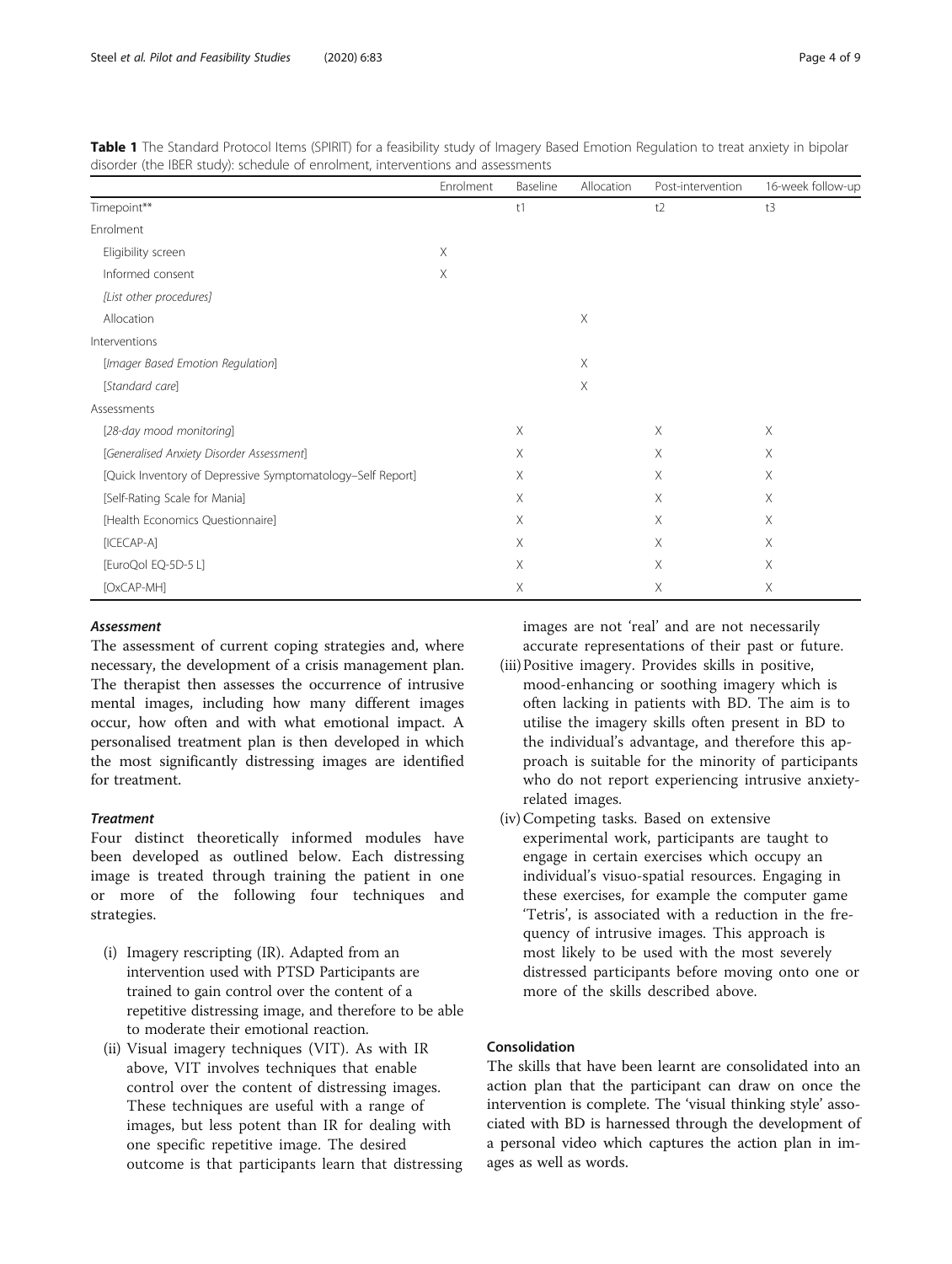Both intervention and the comparator groups will receive NHS standard care (SC), likely to include the development of a risk management plan, offering lifestyle advice, including good sleeping habits and coping strategies, structured psychiatric assessment of mood, physical health and social factors and pharmacological treatment for acute episodes and long-term management.

#### Treatment and intervention acceptability

Comparator

Trial acceptability will be assessed via written openended questions about the length, time needed and acceptability of outcome measures, and views about other trial procedures. Data will be collected from all participants in both trial arms, separately from and

following the 8-month assessment. Data will be analysed descriptively, with some basic content/thematic analysis of open-ended responses.

Intervention acceptability will be assessed via a service user informed semi-structured interview, conducted with 50% of the treatment arm ( $n = 15$ ). Views of therapists delivering the intervention will be obtained via semistructured interviews. All interviews will be audiorecorded, transcribed and analysed using thematic analysis in order to inform further possible refinements of the intervention and its delivery.

# Measures

The following measures are those proposed for use within a future definitive trial and are employed to fulfill the aims of the current feasibility study.

<span id="page-4-0"></span>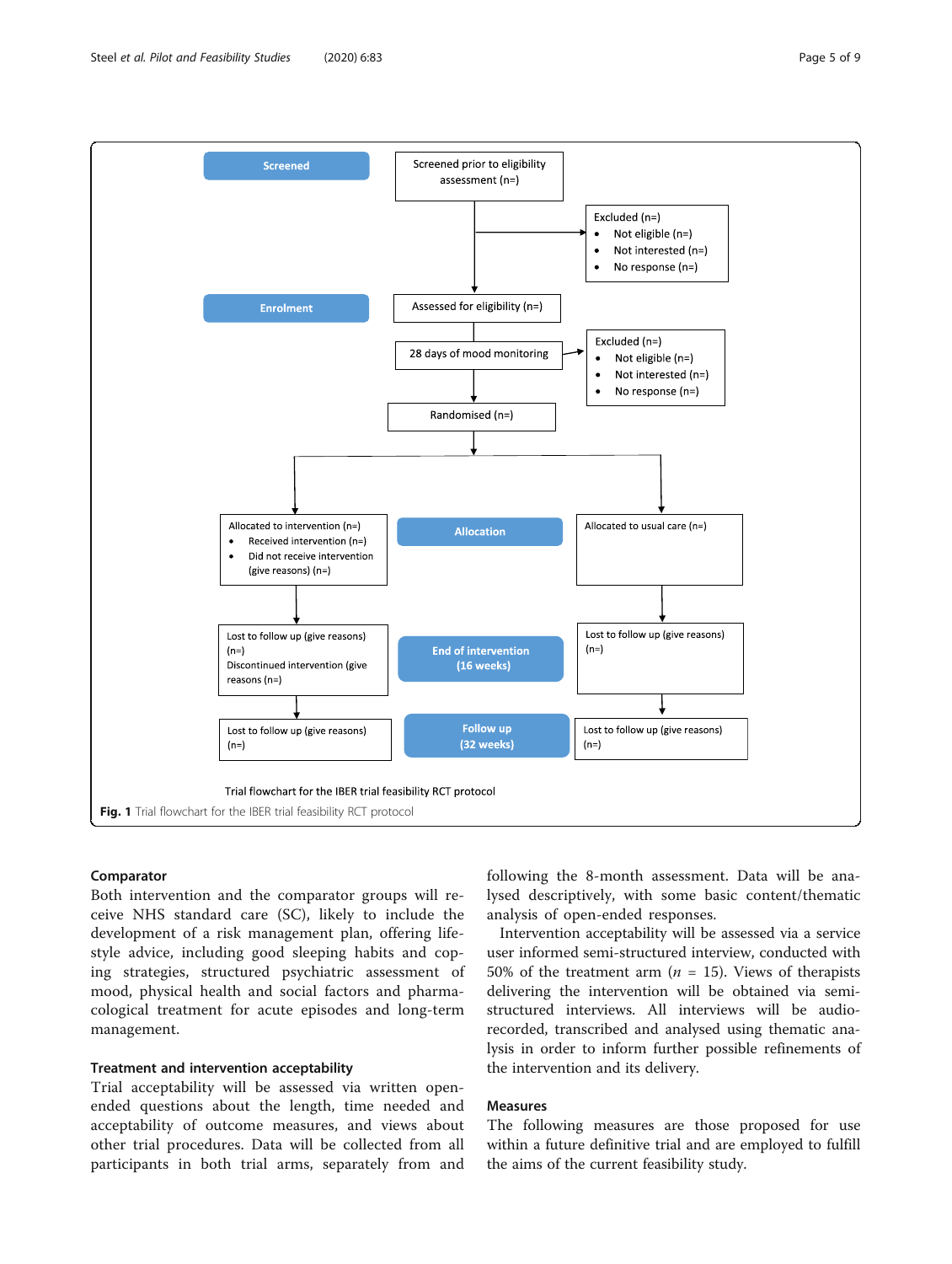#### Measurements in bipolar disorder

Previous studies have relied on the assessment of mood taken at one timepoint. This approach fails to capture the mood instability inherent in BD and is prone to error.

Outcomes include anxiety (primary outcome), depression and mania (secondary outcomes). Each of these is measured using self-report questionnaires covering the previous 7 days. Each symptom is measured by administering questionnaires on four separate occasions, 1 week apart, covering a 28-day period. The mean value will be used. Baseline data will cover the 28 days prior to randomisation, and follow-up data will cover the 28 days after each follow-up assessment due date (at 4 months and 8 months post randomisation).

Mood stability is measured through participants rating (0–6) how anxious, elated, sad and angry they feel on a daily basis over the same 28-day period at baseline, 4 month follow-up and 8-month follow-up. Data analysis produces a measure of mood stability for each of the four emotions, and a combined mood stability score.

#### Main outcome

Anxiety: GAD-7 [\[20](#page-8-0)], a validated 7-item self-report measure of anxiety is widely used within NHS services.

#### Secondary outcomes

Depression: Quick Inventory of Depressive Symptomatology–Self Report (QIDS-SR) [\[23](#page-8-0)], a validated 16-item measure of depression

Mania: Altman Self-Rating Scale for Mania (ASRM) [[24\]](#page-8-0), a validated 5-item self-report questionnaire for detecting mania within BD patients

Mood stability: measured over a 28-day period through the response to four mood questions (anxious, elated, sad and angry; scale 0–6) via online or paper assessments. Mood variability is quantified using the standard deviation, Teager-Kaiser energy operator and the root mean squared successive differences for each of the four daily mood measure items, and for combined mood.

Resource use and costs: the Health Economics Questionnaire (HEQ), [\[25](#page-8-0)] a comprehensive patient selfcompleted health economics questionnaire measuring health and social care resource use, medication, informal care, presence and absenteeism from work as well as socio-demographic background information

Quality of life: the EuroQol EQ-5D-5 L  $[26]$ , a widely used generic health-related quality of life measure, and two broader well-being questionnaires, the Icepop Capability measure for Adults (ICECAP-A) [\[27](#page-8-0)] and the Oxford Capabilities questionnaire-Mental Health (OxCAP-MH) [[28\]](#page-8-0), two outcome instruments based on Sen's capability approach but with different conceptual profiles, one more generic, the other one developed specifically for mental health outcome measurement

#### Procedure

Participants will be identified through NHS teams, general practitioner surgeries and self-referral. For NHS teams, research assistants will discuss the trial with NHS staff who will in turn provide information on the trial to those patients who may be eligible. Patients who consent to being approached by the research team to discuss the trial further, will be provided with more information. GP surgeries within the geographical boundaries of the two participating NHS Trusts will be asked to conduct a search and post information on the trial to those potentially eligible on their patient lists. We will also provide self-referral posters within the Trusts as well as promote the trial upon relevant websites, such as Bipolar UK. The point of contact for all referrals and self-referrals will be the research assistants, who will be trained in Good Clinical Practice, and go through the participant information sheet and obtain informed consent from those who are interested. This will be followed by completing the assessments which will determine eligibility, including the GAD-7 [[20\]](#page-8-0) in which a minimum score of 5 (mild anxiety) is required, followed by the SCID [[22](#page-8-0)] to assess for a current diagnosis of bipolar disorder, along with recording information of any other anxiety or depressive disorders, and the demographic information. Once eligibility is established, the participant completes the baseline assessment measures using the online data system adopted within the current trial. This system is used to capture all the data from the main and secondary outcome measures of the trial. In the 28 days after consent, participants are to complete daily mood ratings every day for 28 days. If an individual fails to complete at least 23 of these 28 daily ratings then they are excluded from the trial prior to randomisation. They are also to complete measures of anxiety, depression and mania every week within this 28-day period. On the final day of the 28-day assessment period, randomisation to treatment condition takes place. The participant is then randomised to receive 16 weeks of either IBER or the comparator. A member of the study team will inform the participant of the outcome by telephone. At the end of this period, another 28-day mood monitoring period occurs including the same daily and weekly measures as during the pre-randomisation baseline period. The start of this 28-day period is also the start of a 16-week period of post-intervention follow-up. At week 12 within the follow-up period, another (and final) 28-day period of daily and weekly mood monitoring begins, so as the final day of mood monitoring coincides with the end of the 16-week follow-up period. Health economic data captured once every 28 days from the start of the trial, and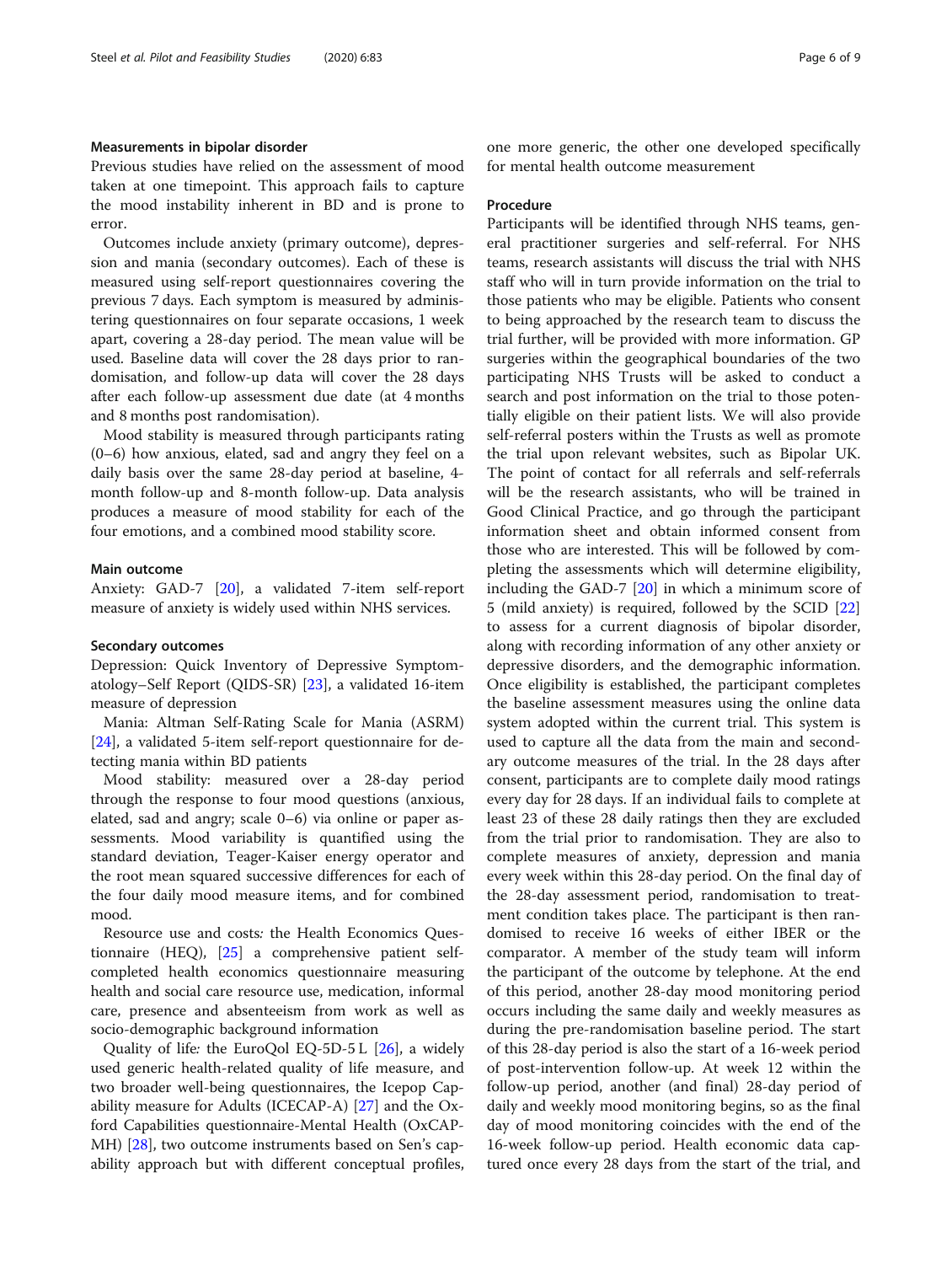throughout until the end of the follow-up. Participants who do not wish to use the online data system will be provided with paper copies of the assessments to use throughout. Research assistants will remain blind to treatment allocation throughout the trial, through using separate records, room bookings and offices to the trial therapists.

After trial completion all participants, including those who dropped out of the main study, from both conditions will be posted a short questionnaire to assess their experiences of both the trial procedures (e.g. the mood monitoring assessments) and the IBER intervention (for those who received it). Also, a random 50% of those allocated to received IBER intervention will be invited to participate in a longer in-depth interview to extract qualitative data from their experience.

# Data analysis and presentation

We will not report significance tests as the feasibility RCT was not designed or powered to test hypotheses or to detect change. Given the feasibility objectives of this study, the focus of data analysis will be descriptive.

- 1. Objective 1 (informing recruitment and testing timeline) will be considered by summarising participant flow across both sites, reporting mean recruitment and attrition rates (both intervention and study dropouts) with 95% confidence intervals. The diagram will reflect the number of patients approached, number consenting, number randomised, number completing the intervention (defined as attending at least 50% of sessions) and number who completed the research outcome measures alongside means and standard deviations regarding the number, length and frequency of sessions. All protocol deviations, along with reasons and number of missing items on questionnaires will be reported.
- 2. To address objective 2 (informing future sample size estimation), mean and standard deviations of the main outcome (anxiety) for both study arms will be reported at baseline, four and 8 months.
- 3. To address objective 3 (acceptability of trial process and measures), descriptive statistics will be produced for quantitative acceptability data, whilst qualitative data will be subject to thematic analysis.
- 4. To address objective 4 (acceptability of treatment, refine treatment manual and procedures for training, supervising and assessing therapist competence), themes pertaining to treatment acceptability from the exit interviews will be described, and inter-rater reliability for the proposed competency and fidelity measures will be reported.

Feasibility for a full trial will be based on the following criteria:

- 1. No serious negative consequences are associated with trial participation.
- 2. Any concerns over the feasibility and acceptability of a full trial can be rectified.
- 3. Overall recruitment at 80% or above within the 12 month recruitment period
- 4. Eight-month follow-up data is obtained from at least 80% of participants.
- 5. At least 80% of participants allocated to the intervention group do not drop out (i.e. attend at least 50% of the possible sessions).

# Data management and security

Data confidentiality and secure storage will be ensured, in line with the General Data Protection Regulation 2016/679. All personal data will be kept separately from study data, so that study data will be anonymous. Participants will be identified through a trial ID number. Personal data will be kept stored in line with the NHS Code of Confidentiality. Therapy notes will be stored in line with NHS Trust policy. The research data will be held within a secure database, which will be password protected this ensuring access is only available to members of the research team. All audio-recordings will be named as the unique participant identifier and stored as computer files on secure NHS servers in an anonymised and encrypted form.

# Data quality

Data quality will be ensured through close checking and routine auditing. Given that it is anticipated that the vast majority of participants will provide data via an online system, the data obtained will be directly transferred to a database for analysis. Data collected on paper will be double checked after entry into the database.

# Study governance

Project management will be organised at a number of levels, with a part-time trial manager working alongside the chief investigator (CI), who will have overall responsibility for trial data.

# Team management

The CI will chair full team meetings (fortnightly for the first 6 months moving to monthly) to discuss all trial management issues. On alternate meetings, two external service users will be invited so as to contribute from an advisory perspective.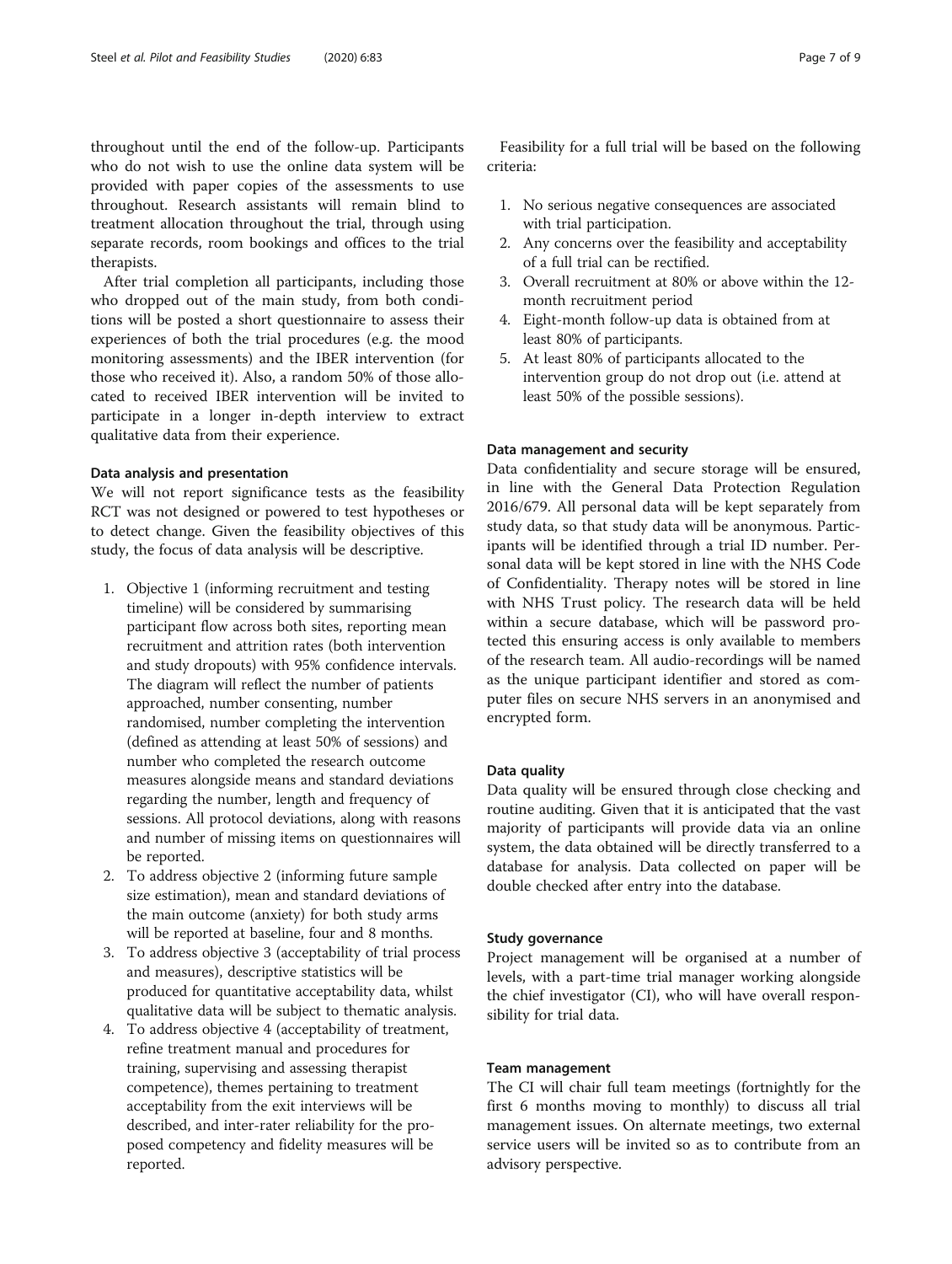# <span id="page-7-0"></span>Local management

Each recruitment site will hold meetings (fortnightly for the first 6 months moving to monthly) chaired by the site lead (CS/KW) and involving the research assistant (RA), service-user RA and local service/ R&D representatives to discuss recruitment and other trial activity.

Trial Steering Committee (TSC) will meet every 6 months and consist of three independent members, one of whom will be the chair, the CI, and all PIs and an invited observer representative.

Data Monitoring and Ethics Committee (DMEC) with an independent chair will review adverse events and monitor data.

The sponsor and REC will be provided with direct access to source data and other documents if required for trial review. The trial may be prematurely discontinued by the sponsor, chief investigator on the basis of new safety information or for other reasons by the DMEC.

#### Dissemination

We will publish outcomes in peer-reviewed journals (open-access) and make our data available to the research community via Open Science framework. We will publish relevant data and outcomes in journals aimed at psychological therapists, service user researchers and health economists. We will file a full report in the National Institute of Health Research journals library. Team members will present at conferences to access the wide range of audiences associated with the treatment of bipolar disorder, including psychiatrists, psychological therapists, health care commissioners, charities and self-help forums. We will also disseminate via social media.

# **Discussion**

There is a need for innovation in the development of psychological interventions for bipolar disorder. Interventions which target specific mechanisms underlying the mood stability inherent within bipolar disorder form the basis of potentially effective new treatments. The current feasibility trial is the first to explore the potential of an imagery-based intervention for the treatment of anxiety within this disabling condition. The results will inform the development of a fully powered RCT as well as facilitate the development of training materials and a final manual of the intervention.

# Trial status

Recruitment of participants commenced in October 2018 and will be open until January 2020. Current protocol is v5.0 1.12.2018.

# Supplementary information

Supplementary information accompanies this paper at [https://doi.org/10.](https://doi.org/10.1186/s40814-020-00628-8) [1186/s40814-020-00628-8](https://doi.org/10.1186/s40814-020-00628-8).

Additional file 1: SPIRIT 2013 Checklist: Recommended items to address in a clinical trial protocol and related documents\*

#### Abbreviations

ASRM: Altman Self Rated Mania Scale; BD: Bipolar disorder; CBT: Cognitive behaviour therapy; CI: Chief investigator; DMEC: Data Monitoring and Ethics Committee; DSM: Diagnostic and Statistical Manual; GAD: Generalised Anxiety Disorder Assessment; IBER: Imagery Based Emotion Regulation; IR: Imagery rescripting; ISRCTN: International Standard Randomised Controlled Trials Number; NHS: National Health Service; NICE: National Institute for Health and Clinical Excellence; OxCAP-MH: Oxford CAPabilities questionnaire-Mental Health; ICECAP-A: CEpop CAPability measure for Adults; PTSD: Posttraumatic stress disorder; QIDS-SR: Quick Inventory of Depressive Symptomatology–Self Report; RA: Research assistant; RCT: Randomised controlled trial; REC: Research Ethics Committee; SC: Standard care; SCID: Structured Clinical Interview for DSM-5; SSRI: Selective serotonin reuptake inhibitor; TSC: Trial Steering Committee; TVCTU: Thames Valley Clinical Trails Unit; VIT: Visual imagery task

#### Acknowledgements

We would like to thank all patients and staff from Berkshire Healthcare Foundation Trust and the Devon Partnership Trust who took part in this study.

#### Trial sponsor

Berkshire Healthcare NHS Foundation Trust, Mr Stephen Zingwe, R&D Department, BHFT, School of Psychology & Clinical Language Sciences, University of Reading, RG6 6AL. [Stepehn.zingwe@berkshire.nhs.uk.](mailto:Stepehn.zingwe@berkshire.nhs.uk) The sponsor has not influenced the design, analysis or dissemination of the study.

#### Authors' contributions

CS is the CI of the study and took responsibility for the main drafting of the manuscript and made substantial contributions to conception and design. CS, EH, KW, RT, NM, MB, JS and GG all made substantial contributions to conception and design of the project. RT is accountable for quantitative analysis, and NM is accountable for qualitative analysis. All authors have been involved in drafting the manuscript or revising it critically for important intellectual content. All authors read and approved the final manuscript.

#### Funding

This paper presents independent research funded by the National Institute for Health Research (NIHR) under its Research for Patient Benefit (RfPB) Programme (Grant Reference Number PB-PG-0712-28021). The views expressed are those of the author(s) and not necessarily those of the NIHR or the Department of Health and Social Care.

#### Availability of data and materials

Not currently applicable. The datasets generated and/or analysed during the current study will be available from the corresponding author on reasonable request following the publication of results.

#### Ethics approval and consent to participate

Informed consent will be obtained from all study participants. The study has been reviewed and given a favourable opinion by Berkshire-B Research Ethics RES NHS Committee (ref. no. 18/SC/0164).

#### Consent for publication

Not applicable.

#### Competing interests

The authors EH and SH contributed to the development of the intervention. EH, SH, KW, JS and GG have all published papers relating the psychological treatment of bipolar disorder. EH, SH, SG and KW have been paid to deliver training in the psychological treatment of bipolar disorder. No other authors have any competing financial or nonfinancial interests.